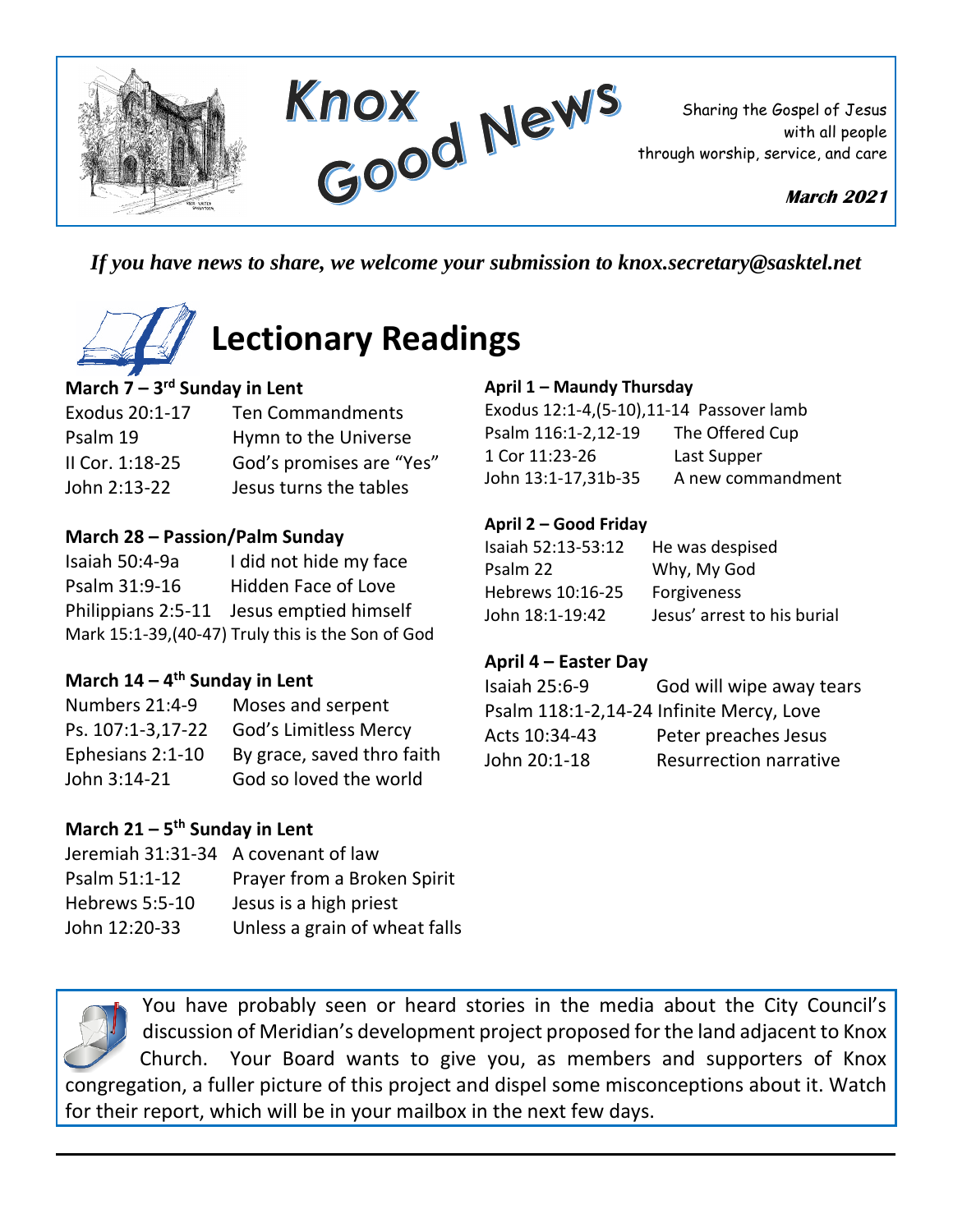# **Drop-In Zoom Coffee & Chat**

Join us Wednesday mornings at 11 on Zoom! If you're late or need to skip a week or two, no worries! **Here is the link, which is the same every week:** 

<https://us02web.zoom.us/j/84235067035>



If a different day/time would suit you better, please let the office know [\(knox.secretary@sasktel.net\)](mailto:knox.secretary@sasktel.net).

*"Now that we can talk, we have to have meetings."*